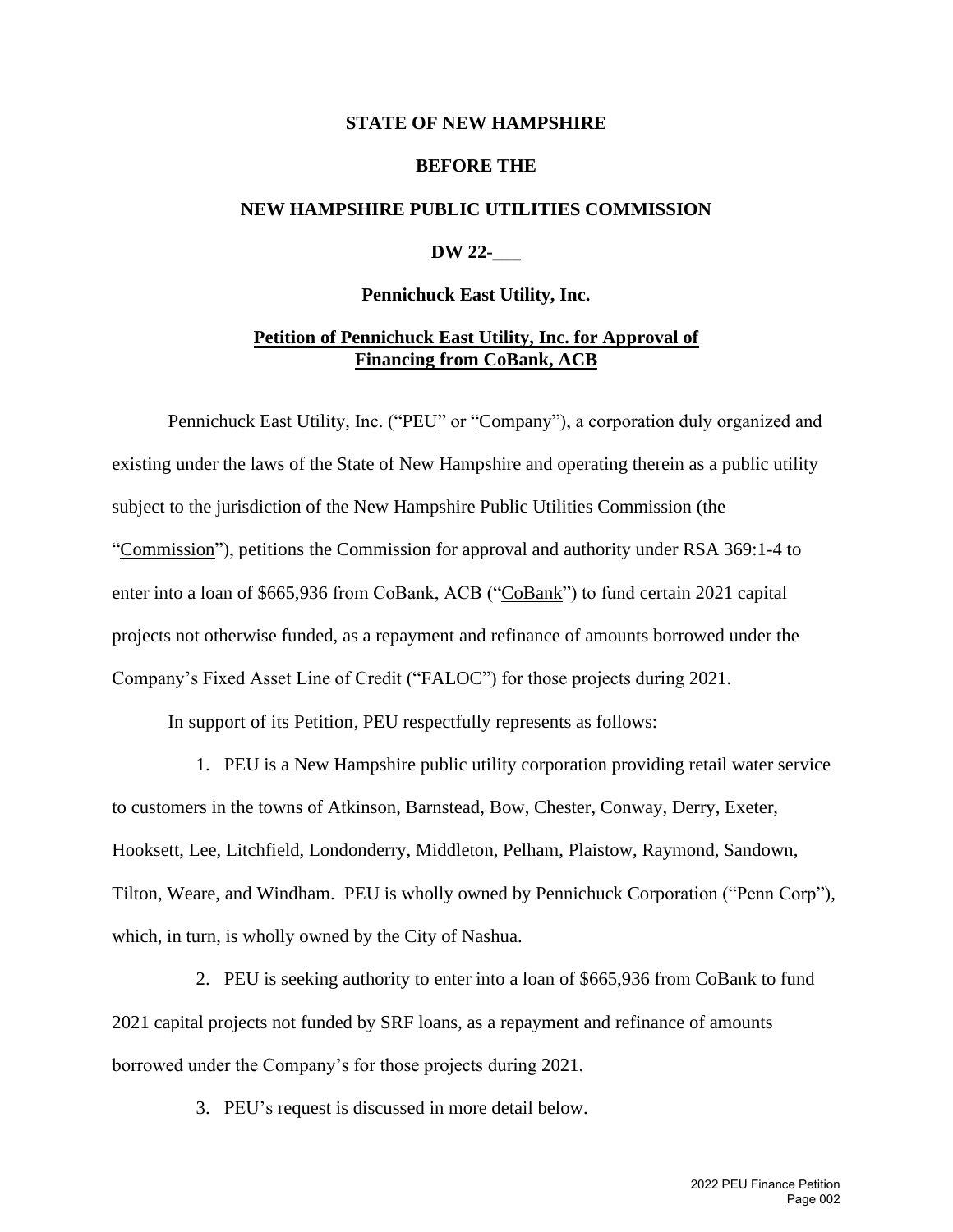#### **CoBank Loan**

4. As is discussed in Mr. Goodhue's and Mr. Boisvert's testimony, during 2021, approximately \$665,936 of capital improvements were made by PEU for a number of specific projects, routine maintenance capital projects, and other non-recurring capital expenditures, which were not funded by the 0.1 DSRR account and did not qualify for SRF or DWGTF funding.

5. The financing with CoBank is needed to repay the amounts drawn on the Company's FALOC for these projects during 2021. This amount is consistent with the amounts included on the schedules submitted for PEU's QCPAC filing under Docket No. DW 22-005.

6. While the final terms and interest rates are subject to change prior to the date of closing, the Company expects to obtain a \$665,936 term loan with a 25-year amortization, with level monthly principal and interest payments with an interest rate to be determined based on market conditions (currently estimated at 4.50% per annum). The proceeds from this new CoBank loan will be used to pay down and refinance amounts used to fund 2021 capital expenditures, not funded by SRF or DWGTF loans or through the 0.1 DSRR. The new CoBank loan will provide permanent financing for these long-lived assets.

7. The new CoBank loan will be secured by (i) a security interest in the Company's equity interest in CoBank (consisting of the Company's \$212,825.39 equity investment in CoBank and the Company's right to receive patronage dividends) and (ii) the unconditional guarantee of the Company's obligations to CoBank by Penn Corp pursuant to the Guarantee of Payment by Penn Corp in favor of CoBank dated as of February 9, 2010, a copy of which was also filed with the Commission in Docket No. DW 09-134. More details on the terms and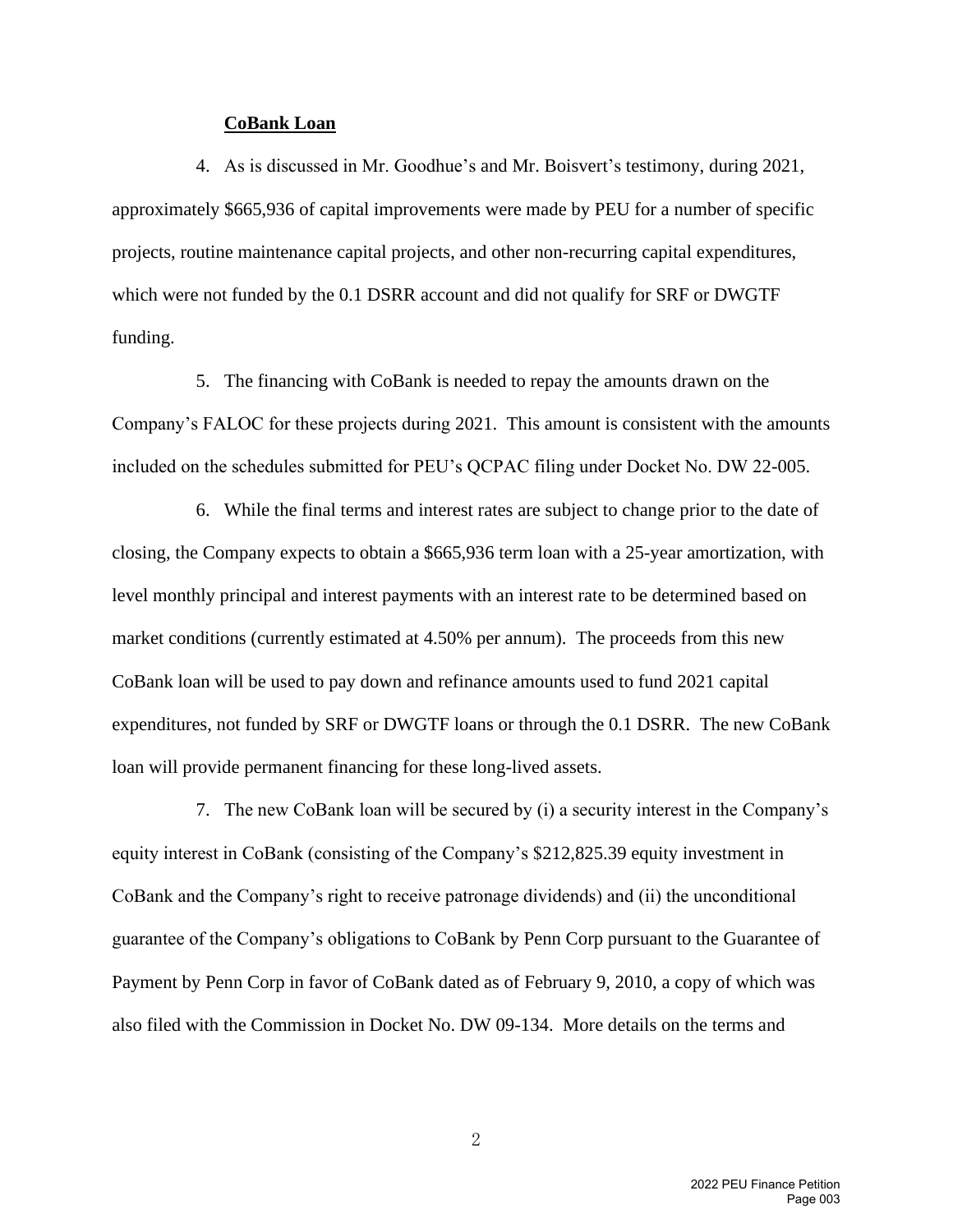conditions of the CoBank loan are described in Mr. Goodhue's testimony and in the confidential Non-Binding Summary of Terms and Conditions attached as Exhibit LDG-5.

8. The anticipated issuance costs for the CoBank loan total less than \$10,000 and relates primarily to legal costs which will be incurred to (i) review and revise the necessary loan documentation prepared by CoBank, and (ii) obtain Commission approval of the loans. The issuance costs will and amortized over the life of the CoBank loans. The annual amortization expense of \$500, associated with the issuance costs, has not been reflected in schedules attached in Exhibits LDG-1 through 4 to Mr. Goodhue's testimony due to its immateriality with respect to the overall analysis and impact of this proposed financing.

9. In accordance with PUC Rule 609.03 and Form F-4, Mr. Goodhue's testimony describes the estimated costs of the proposed financing, and includes the following attachments:

> • Schedule LDG-1, pages 1 and 2, presents the actual financial position of the Company as of December 31, 2021, and the pro forma financial position reflecting certain adjustments pertaining to the proposed CoBank \$665,936 term loan financing. Schedule LDG-1, page 1, reflects the pro forma adjustments to record the net assets related to the capital projects funded by the CoBank term loan, and to record the net amount needed to record a full year of depreciation (as an adjustment to the half-year convention already booked for the assets as of 12/31/2021); there are no amounts reflected to adjust Plant Assets for the \$665,936 cost of the net assets or to reflect the Cost of Removal, of \$66,594, as the actual amounts for these entries and projects have already been included in the 12/31/2021 financial statements for these used and useful assets as of year-end. Schedule LDG-1, page 2 (Asset Line of Credit funds), establishes the total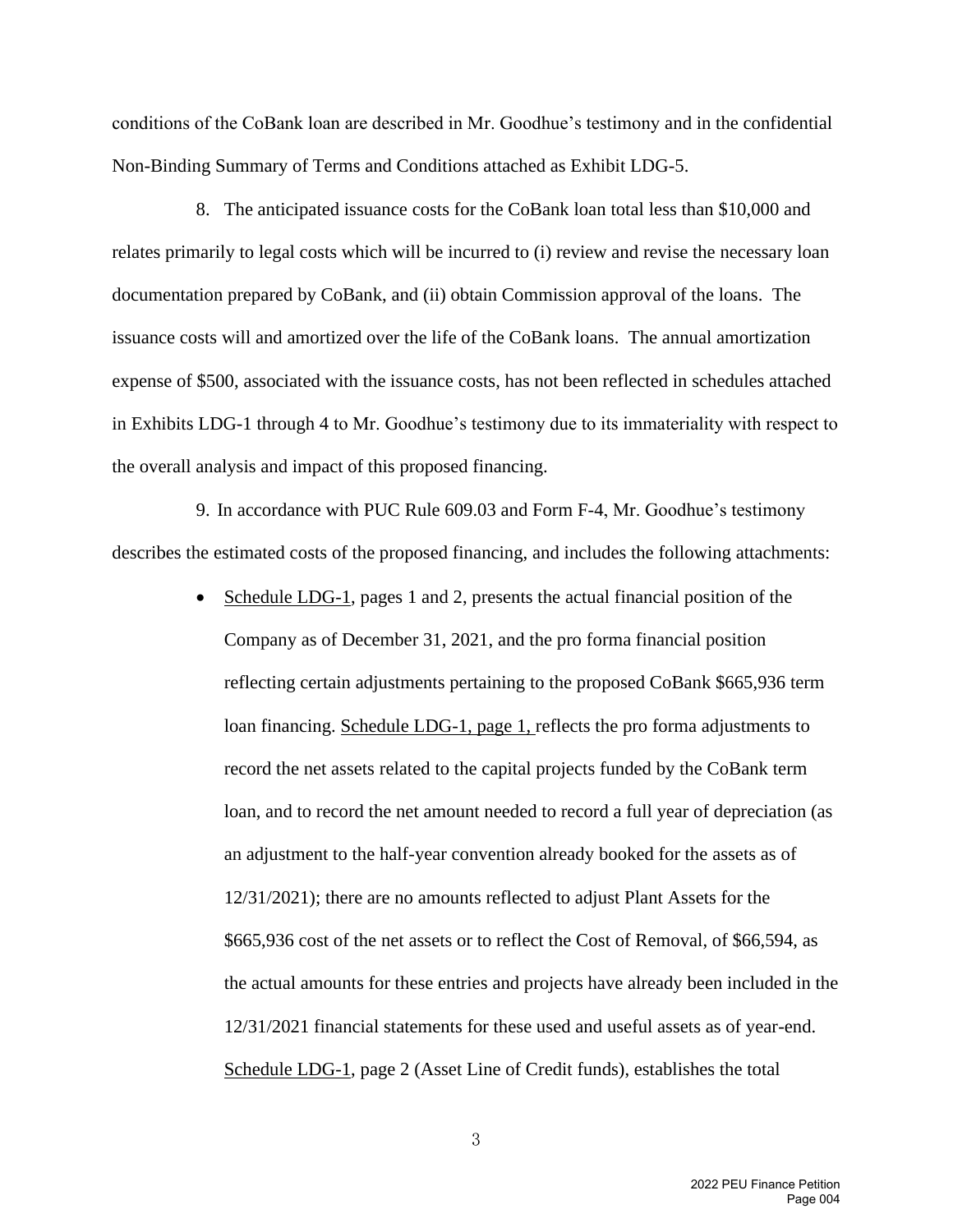CoBank loan of \$665,936, as well as the repayment of \$665,936 of FALOC advances related to the 2021 capital improvements that were funded out of the Company's working capital and intercompany borrowings from Pennichuck. This schedule also reflects the income impact on retained earnings related to costs associated with the financings, as reflected on Schedule LDG-2. Schedule LDG-1, page 2, also records the use of a small amount of intercompany funds to support some of the related expenses.

- Schedule LDG-2, pages 1 and 2, presents the Company's Operating Income Statement for the Twelve Months Ended December 31, 2021. As indicated previously, the issuance costs associated with the financing are not expected to be significant and are not reflected in Schedule LDG-2, page 1. Schedule LDG-2, page 1, contains three pro forma adjustments. The first adjustment records the estimated increase in interest expense related to additional debt raised at interest rates of 4.50% per annum. The second adjustment records the estimated depreciation and property taxes on the new assets. The third adjustment records the income tax effect of the additional pro forma interest expense, depreciation and property tax expenses, using an effective combined federal and state income tax rate of 27.08%.
- Schedule LDG-3, the Company's Pro Forma Capital Structure for Ratemaking Purposes for the Twelve Months Ended December 31, 2021, demonstrating the Company's pro forma total capitalization as of December 21, 2021. Schedule LDG-3 is consistent with the Statement of Capitalization Ratios filed as Exhibit 5 to the Form F-4 pursuant to PUC Rule 609.03(b)(6).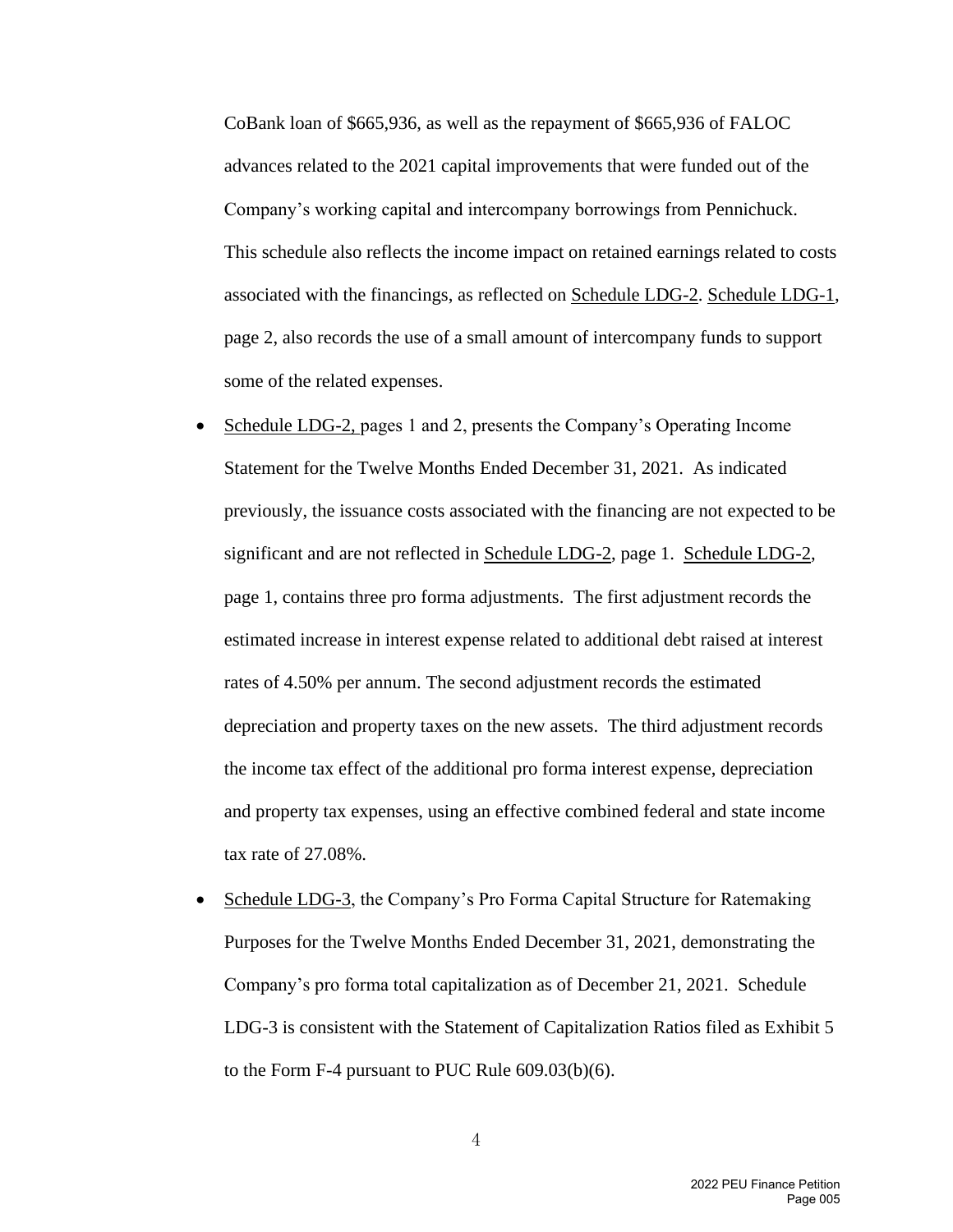• Schedule LDG-4A, the Company's Projected Rate Impact on Single Family Residential Homes illustrates the Company's pro forma impact from this financing on the average single-family residential home's water bill, as it pertains to the rates that were approved under Docket No. DW 20-156.

• Schedule LDG-4B, the Company's Weighted Average Cost of Long-Term Debt, demonstrates the Company's pro forma impact from this financing on its overall annual weighted average cost of Long-Term debt, inclusive of loans already in existing on the Company's books as of December 31, 2021. This schedule is consistent with Exhibit 6 of Form F-4 pursuant to PUC Rule 609.03(b)(7).

10. The CoBank financing has been approved by the Company's and Penn Corp's Boards of Directors. Copies of the approvals are attached as Exhibits LDG-7 and LDG-8. The CoBank financing approval is being submitted contemporaneously with this filing, for approval by Penn Corp's sole shareholder, the City of Nashua. The Company will supplement its Petition with documentation showing the City's approvals once available.

11. Section 6(c) of the Loan Agreement between Pennichuck and TD Bank, NA (the "Bank") prohibits Pennichuck or its subsidiaries from incurring additional indebtedness without the express prior written consent of the Bank, except for certain allowed exceptions. Section  $6(c)(v)$  allows the Company to borrow up to \$1.5 million per annum from CoBank or equivalent lender, provided that TD Bank, NA is provided at least 30 days prior written notice related to said indebtedness, in lieu of prior written consent from TD Bank. As such, prior written notice was given to the Bank prior to the Company's filing of this petition, the financing is not anticipated to close until late July 2022 or August 2022. A copy of the email and letter sent to TD Bank to satisfy the notice requirement is attached as Exhibit LDG-6A (email) and LDG-6B

> 2022 PEU Finance Petition Page 006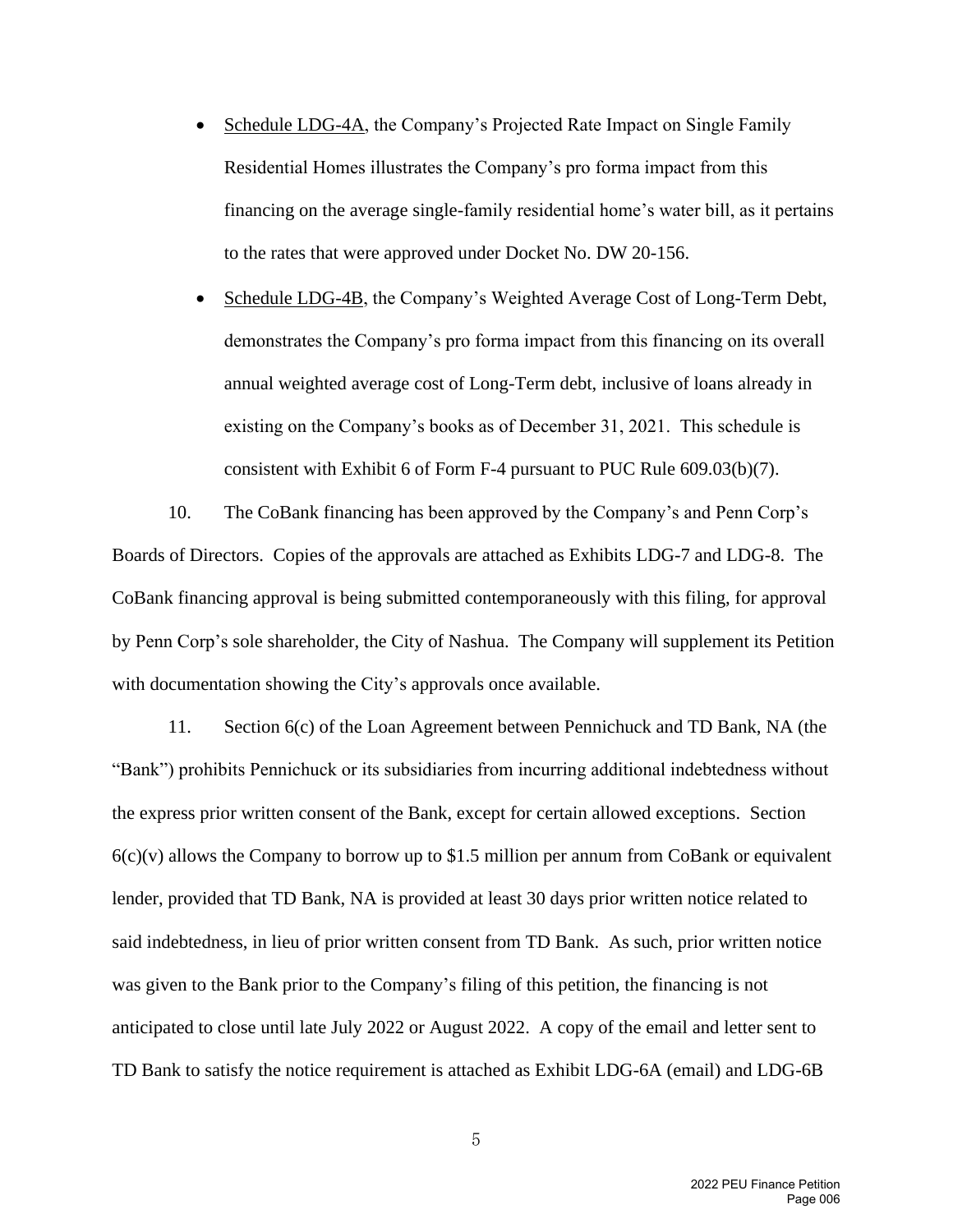(letter).

12. The Company respectfully requests that the Commission issue an Order in this docket by June 30, 2022, to be effective by the end of July (such that if issued by an Order *Nisi* by June 30, 2022). This will allow the Company to close upon the term loan as a requirement in establishing the final surcharge under the Company's QCPAC filing in pendency in Docket No. DW 22-005. Timely closing on the CoBank term loan, will allow the Company to include the actual impact of this loan in its QCPAC surcharge under Docket No. DW 22-005.

13. Mr. Goodhue further explains that the proposed financings are consistent with the public good because the CoBank loan will enable PEU to continue to provide safe, adequate, and reliable water service to PEU's customers. For the reasons described in Mr. Boisvert's direct testimony, the projects funded by the CoBank loan will provide the most cost-effective solutions, in support of this overall benefit for PEU's customers. Mr. Goodhue explains that the terms of the financing through the CoBank loan is favorable compared to other alternatives and will result in lower financing costs than would be available through all other current debt financing options.

14. The Company avers that it is entitled to the financings described above, for the purposes set forth herein, and that the issuance of such notes will be consistent with the public good as contemplated by the New Hampshire Supreme Court's ruling in *Appeal of Easton,* 125 N.H. 205, 211 (1984). The use of long-term debt to pay FALOC converts the short-term debt to long-term debt which better aligns with the useful life of the underlying capital assets and is consistent with the QCPAC mechanism. See *Pennichuck East Utility, Inc.*, Order No. 26,253 (May 22, 2019), see also *Pennichuck East Utility, Inc*., Order No. 26,418 (October 30, 2020).

15. Furthermore, the Company asserts that this petition qualifies as a routine financing consistent with the Commission's decision *In re PSNH,* Order No. 25,050, 94 NH PUC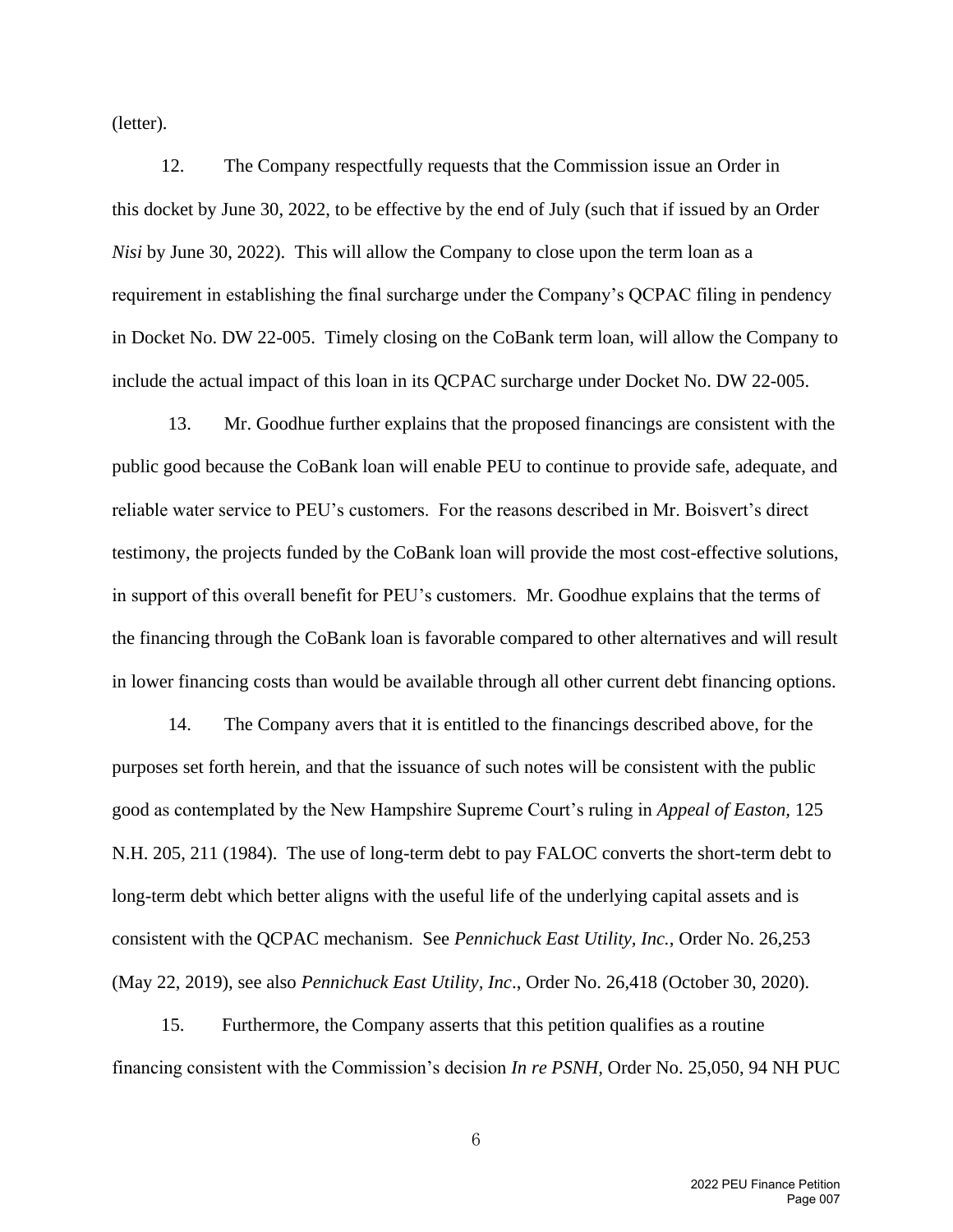691,699 (December 8, 2009) and, most recently, in Docket DW 18-133, regarding PWW. *See* Order No. 26,197 (December 3, 2018). The Company avers that the proposed financing will not have a significant impact on rates and the financing will facilitate customary improvements made in the ordinary course of PEU's business.

WHEREFORE, by this petition, the attached testimony and exhibits, and pursuant to RSA 369, including RSA 369:1-4, PEU respectfully requests that the Commission:

(a) Find that the CoBank loan of up to \$700,000 to fund certain 2021 capital projects which were not funded by the 0.1 DSRR account and did not qualify for SRF or DWGTF funding, and were not funded by SRF or DWGTF loans in accordance with the terms and purposes described in this petition and in the pre-filed testimony is consistent with the public good;

(b) Authorize PEU to do all things, take all steps, and execute and deliver all documents necessary or desirable to consummate, implement and carry out the proposed financings;

(c) Approve and authorize the financing request by Order *Nisi* or, in the alternative, issue an Order of Notice as soon as practicable that establishes a procedural schedule, including if required, a date for hearing in this matter, which would result in an Order that is effective by the end of July 2021; and

(d) Take such further action and make such other findings and orders as in its judgment may be just, reasonable, and in the public good.